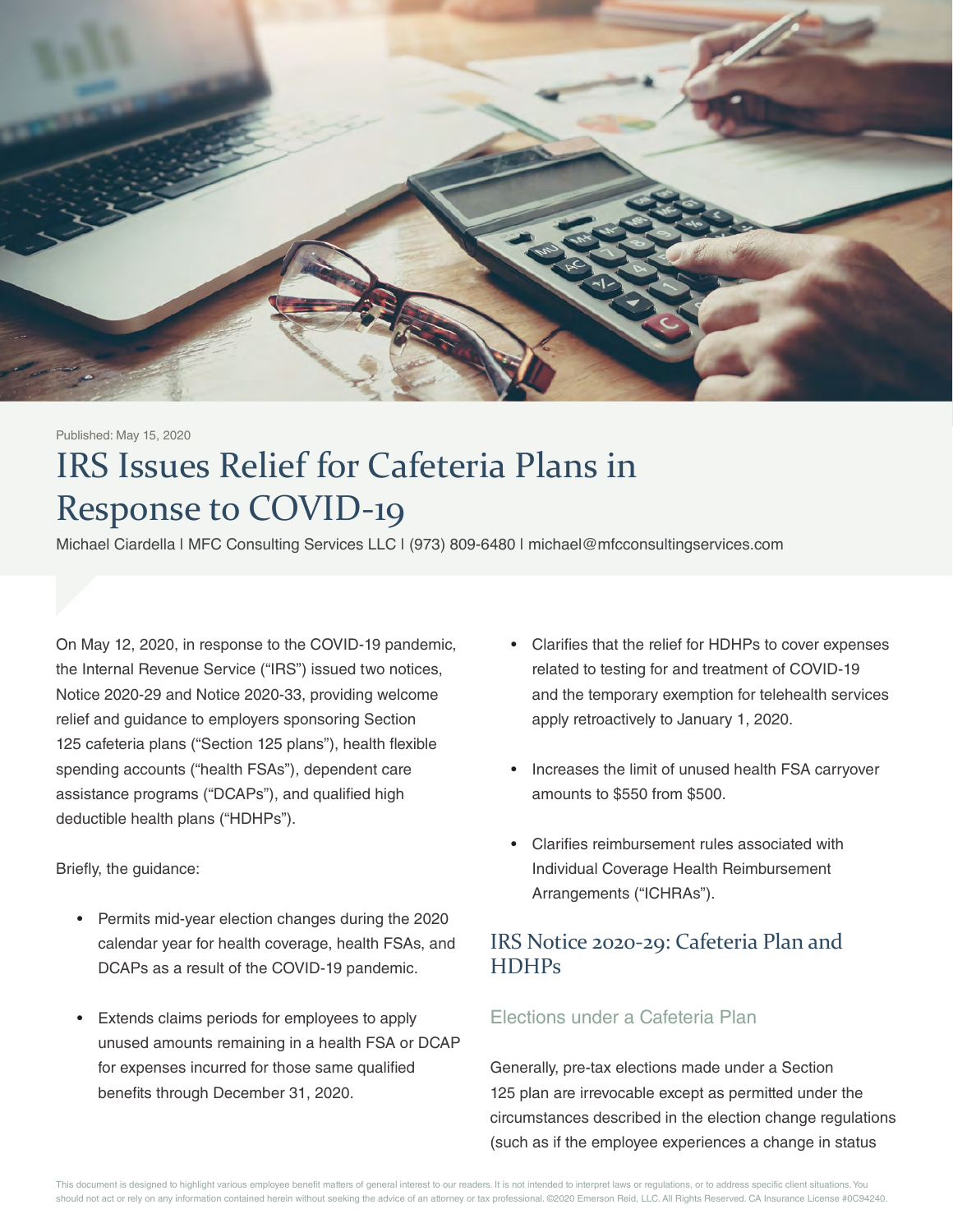or there are significant changes in the cost of coverage) and incorporated in an employer's written cafeteria plan document.

Notice 2020-29 provides temporary flexibility with respect to the irrevocable election rules due to the challenges facing employers and participants due to the COVID-19 pandemic.

Under this relief, an employer may amend its Section 125 plan to allow employees who are eligible to make salary reduction contributions under the plan to make the following prospective election changes during the 2020 calendar year:

- 1. Make a new election for employer-sponsored health coverage, where the employee had initially declined to elect such coverage.
- 2. Revoke an existing election for employer-sponsored health coverage and make a new election to enroll in different health coverage sponsored by the employer (including changing enrollment from selfonly coverage to family coverage).
- 3. Revoke an existing election for employer-sponsored health coverage, provided that the employee must attest in writing that he or she is enrolled, or immediately will enroll, in other health coverage not sponsored by the employer.
- 4. With respect to a health FSA election, revoke an election, make a new election, or decrease or increase an existing election.
- 5. With respect to a DCAP election, make a new election, or decrease or increase an existing election.

An employer is not required to adopt any of the election change options offered by Notice 2020-29 and may choose to adopt only some of the options. To address Section 125 plans that may have permitted mid-year election changes prior to issuance of this guidance, the relief may apply retroactively to January 1, 2020 consistent with this guidance.

Additionally, an employer is not required to permit participants to make unlimited election changes. It may determine the extent to which election changes are permitted and applied, as long as such changes apply prospectively and comply with the Section 125 nondiscrimination rules.

To prevent the potential for adverse selection as a result of adopting these new permitted election changes, an employer may consider limiting elections to circumstances where the employee's coverage will be increased or improved as a result of the election.

The relief relating to employer-sponsored health coverage applies to employers who sponsor both fully insured health coverage as well as those who sponsor self-funded health coverage. It is important to note that nothing in the IRS guidance requires carriers or selffunded health plans (including stop loss insurance) to permit mid-year enrollment and/or coverage changes for COVID-19 related reasons. Prior to implementing these new mid-year election changes under the cafeteria plan rules (specifically, Option #1, #2 and/or #3 above), it is important to understand whether the carrier (or plan terms) will allow for such changes mid-year.

The relief relating to health FSAs applies to all health FSAs, including limited purpose health FSAs. Additionally, with respect to health FSAs and DCAPs, an employer may limit mid-year elections to amounts no less than those amounts that have already been reimbursed.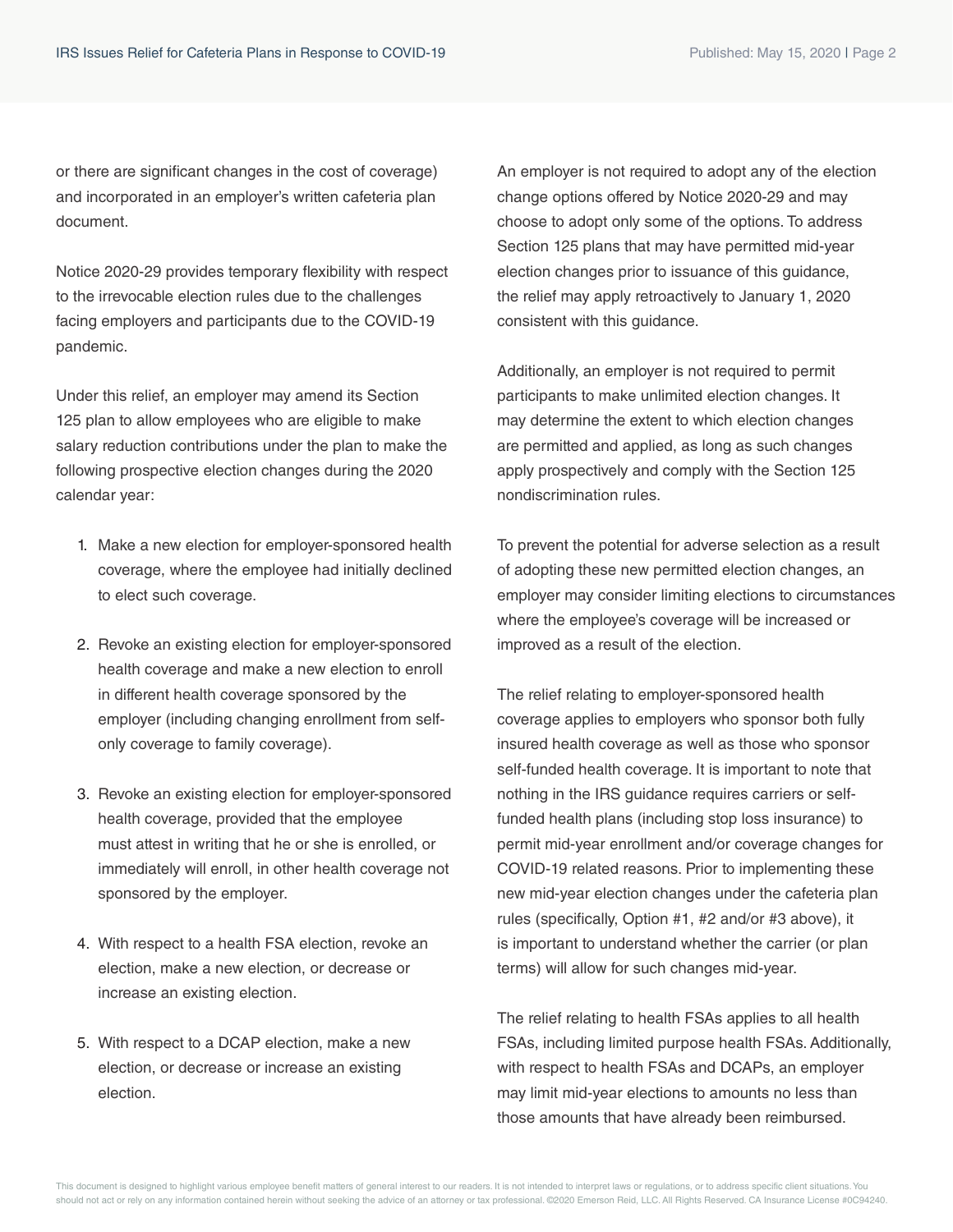#### Written Attestation Required When Coverage Is Dropped.

If an employer permits an employee to revoke an existing election for employer-sponsored health coverage under Option #3 above, the employer must receive written attestation from the employee that the employee is either already enrolled, or immediately will enroll, in other comprehensive health coverage not sponsored by the employer. The employer may rely on such written attestation provided by the employee, unless the employer has actual knowledge that the employee is not, or will not be, enrolled in other comprehensive health coverage not sponsored by the employer.

Notice 2020-29 offers the following as an example of an acceptable written attestation:

Name:  $\blacksquare$  (and other identifying information requested by the employer for administrative purposes).

I attest that I am enrolled in, or immediately will enroll in, one of the following types of coverage: (1) employer-sponsored health coverage through the employer of my spouse or parent; (2) individual health insurance coverage enrolled in through the Health Insurance Marketplace (also known as the Health Insurance Exchange); (3) Medicaid; (4) Medicare; (5) TRICARE; (6) Civilian Health and Medical Program of the Department of Veterans Affairs (CHAMPVA); or (7) other coverage that provides comprehensive health benefits (for example, health insurance purchased directly from an insurance company or health insurance provided through a student health plan).

Signature: \_\_\_\_\_\_\_\_\_\_\_\_\_\_\_\_\_\_\_\_\_\_

## Extended Claims Periods for Health FSAs and **DCAPs**

Notice 2020-29 also provides that an employer may amend its Section 125 plan to provide for an extended period during which a participant may apply unused amounts remaining in a health FSA or DCAP to pay or reimburse medical care expenses or dependent care expenses incurred through December 31, 2020 when the plan year or grace period ends in 2020.

For example, an employer who sponsors a Section 125 plan with a health FSA that has a plan year that runs from January 1 to December 31, with a grace period ending on March 15 immediately following the end of each plan year, may amend the Section 125 plan to permit participants to apply unused amounts in the health FSA as of March 15, 2020, to reimburse the participant for qualified expenses incurred through December 31, 2020. It should be noted that Section 125 plans with a plan year ending on or after October 31, 2020 will not need this relief, as they will continue to be able to provide a grace period of up to two months and 15 days, which would permit the reimbursement of qualified expenses incurred after December 31, 2020.

Generally, a health FSA may either provide for a grace period or a carryover amount but may not have both. This relief is available both to Section 125 plans that have a grace period and those that provide for a carryover.

Notice 2020-29 provides the following examples to illustrate how a Section 125 plan with a July 1 plan year and a \$500 carryover would implement the extended period for incurring claims allowed: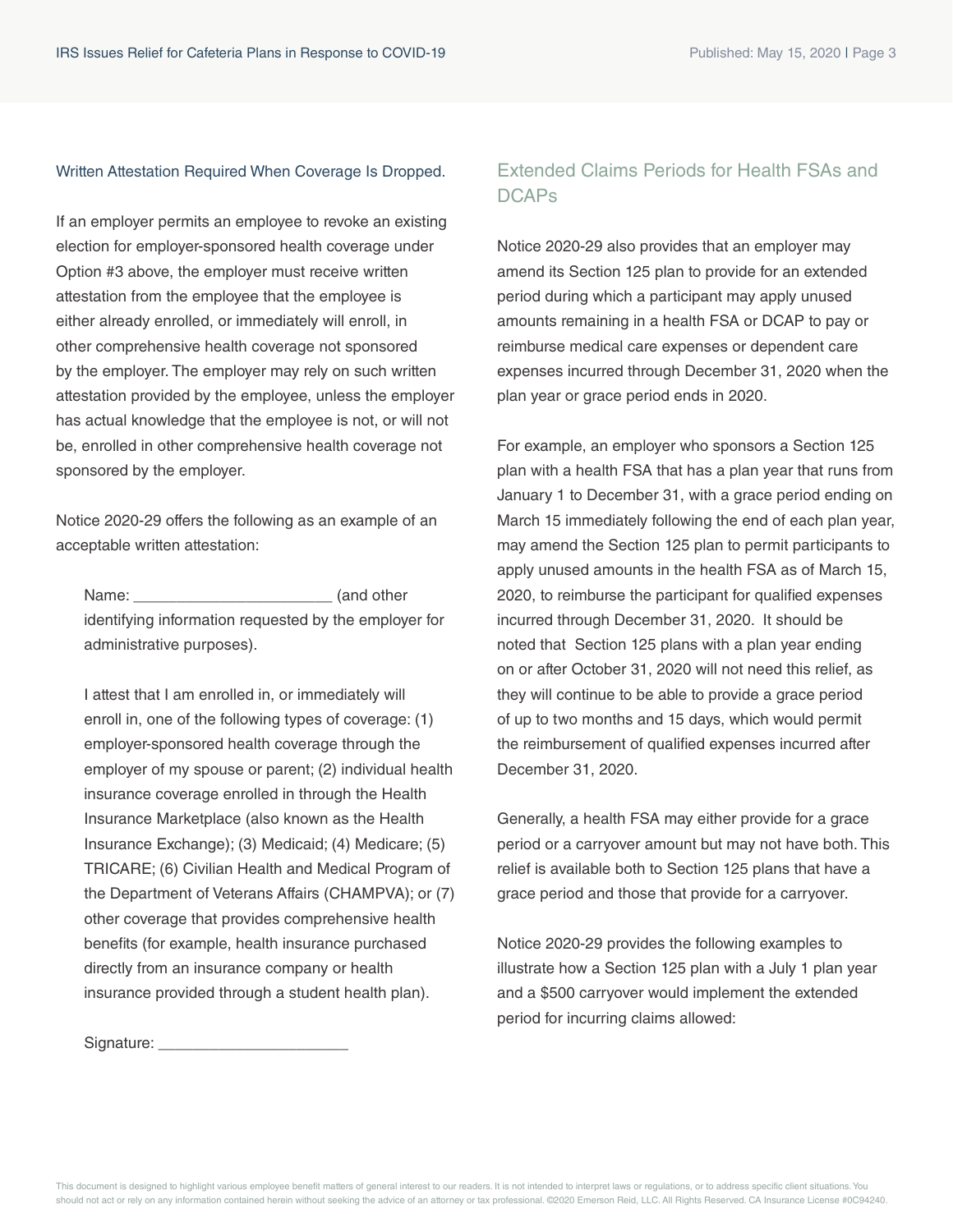#### **Example 1**

An employer provides a health FSA under a Section 125 plan that allows a \$500 carryover for the plan year ending June 30, 2020. In accordance with the relief provided for in Notice 2020-29 and Notice 2020-33, the employer may amend the Section 125 plan to adopt a \$550 carryover (see below for a discussion regarding Notice 2020-33) beginning with the 2020 plan year, and may also amend the plan to adopt a temporary extension that allows for claims incurred on or before December 31, 2020, to be paid with respect to health FSA balances remaining from plan year ending June 30, 2020.

Employee A has a remaining balance of \$2,000 in his health FSA for the plan year ending June 30, 2020. Employee A has elected to contribute \$2,000 to his health FSA for the plan year beginning July 1, 2020. He incurs \$1,900 in medical care expenses between July 1, 2020 and December 31, 2020. The health FSA may reimburse Employee A \$1,900 from the \$2,000 remaining in his health FSA as of June 30, 2020, leaving \$100 remaining in the health FSA from the plan year ending June 30, 2020. Because the plan provides for a carryover, Employee A may use the remaining \$100 in his health FSA through June 30, 2021, to reimburse claims incurred during the plan year ending June 30, 2021. Employee A may be reimbursed up to \$2,100 (representing the \$2,000 contributed to the health FSA for the July 1, 2020 through June 1, 2021 plan year, plus the \$100 carryover from the plan year ending June 30, 2020) for qualified expenses incurred between January 1, 2021 and June 30, 2021. Employee A may also carry over up to \$550 of any remaining balance of the \$2,100 to the plan year beginning July 1, 2021. A grace period will not be available to Employee A for the plan year ending June 30, 2021.

#### **Example 2**

Assume the same facts as Example 1, but here Employee B has \$1,250 remaining in her health FSA as of June 30, 2020. Employee B has elected to contribute \$1,200 to her health FSA for the plan year beginning July 1, 2020. Employee B incurs \$600 in qualified medical expenses between July 1, 2020 and December 31, 2020. Employee B's health FSA may reimburse her \$600 from the \$1,250 balance in her health FSA as of June 20, 2020, leaving the remaining \$650. Under the terms of the health FSA, Employee B may use \$500 of her remaining \$650 balance to reimburse for claims she incurs during the 2020 plan year. The remaining \$150 will be forfeited. Employee B may be reimbursed for up to \$1,700 (representing the \$500 that was carried over from the plan year ending June 30, 2020, plus the \$1,200 she had elected to contribute for the plan year beginning July 1, 2020) for qualified expenses incurred between January 1, 2021 and June 30, 2021. Employee B may carry over up to \$550 of any remaining unused portion of the \$1,700 to the plan year beginning July 1, 2021, after claims have been processed for the plan year ending June 30, 2021. As with the previous example, a grace period will not be available to Employee B for the plan year ending June 30, 2021.

# Coordination with HDHPs

The extension of the period for incurring claims that may be reimbursed by the health FSA is an extension of coverage by a health plan that is not an HDHP for purposes of determining whether an eligible individual qualifies to make contributions to an HSA (except in the case of an HSA-compatible health FSA, such as a limited purpose health FSA). Therefore, an individual who had unused amounts remaining at the end of a plan year or grace period ending in 2020 and who is allowed an extended period to incur expenses (until December 31, 2020) under a health FSA will not be eligible to contribute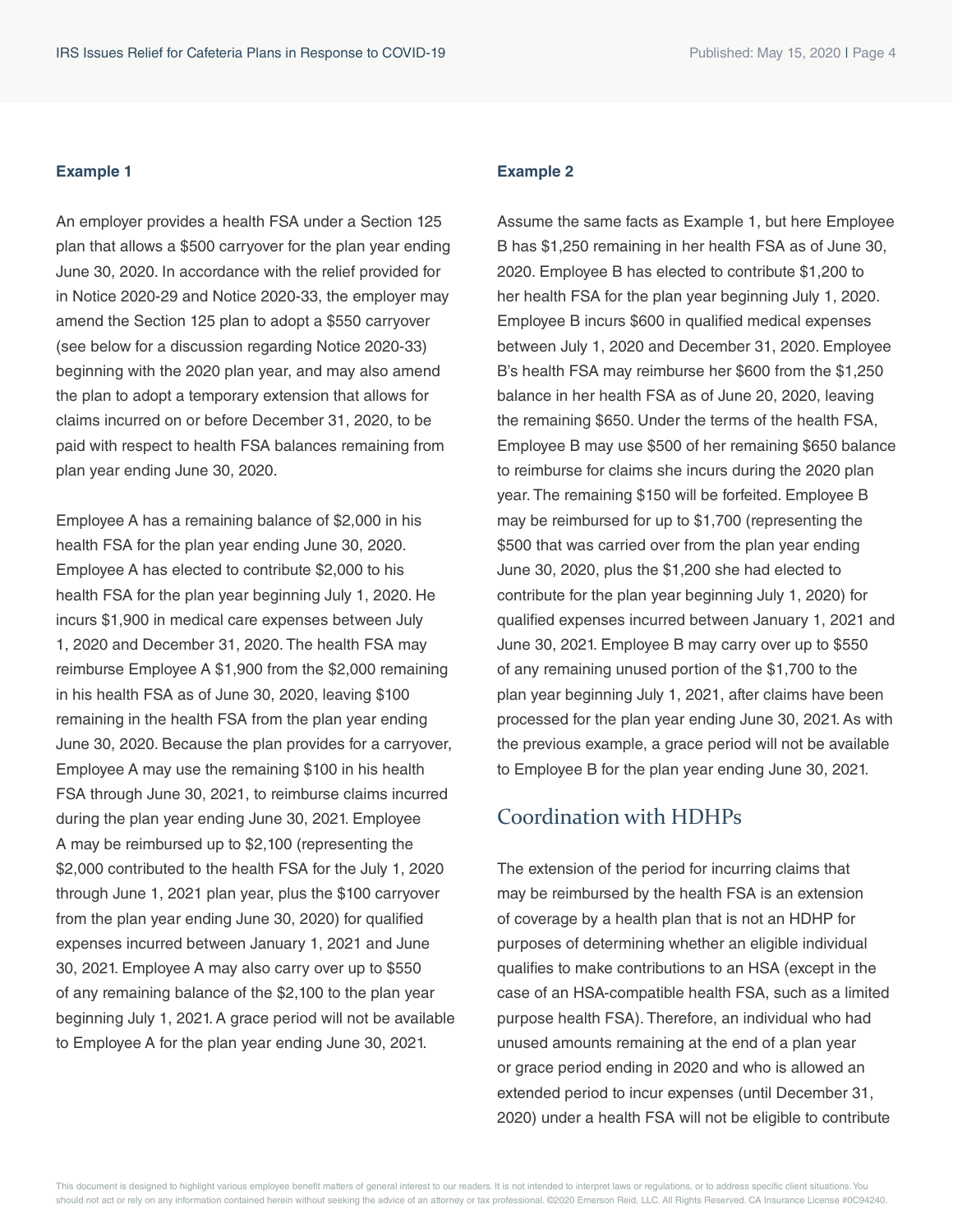to an HSA during the extended period (except in the case of an HSA-compatible health FSA, including a health FSA that is amended to be HSA-compatible). Employers considering this relief should understand the effect that extending the benefit may have on HSA eligibility. It is possible that extending a traditional health FSA it could have the effect of disqualifying individuals from HSA eligibility. It would appear that, to preserve HSA eligibility, the FSA many need to be amended to be HSA-compatible (for example, converting the health FSA for all participants to a limited purpose health FSA for the duration of the extension). Further guidance in this area would be helpful.

## Plan Amendments

An employer who amends its Section 125 plan to provide mid-year election changes or an extended period to apply unused amounts remaining in the health FSA or DCAP must adopt a plan amendment reflecting such changes to the plan.

Amendments must be adopted on or before December 31, 2021 and may be effective retroactively to January 1, 2020. The employer must also inform all employees who are eligible to participate in the Section 125 plan of relevant changes to the plan.

### HDHPs

The IRS guidance makes the following clarifications to previous guidance:

- Expenses related to treatment for and testing of COVID-19 applies with respect to reimbursements of expenses incurred on or after January 1, 2020.
- For this purpose, treatment and testing of COVID-19, required to be provided without cost-sharing, includes the panel of diagnostic

testing for influenza A and B, norovirus and other coronaviruses, and respiratory syncytial virus ("RSV").

Additionally, the guidance clarifies that telehealth or other remote services provided on or after January 1, 2020 with respect to plan years beginning on or before December 31, 2021 will not be disqualifying for purposes of HSA eligibility. Therefore, if an otherwise HSA eligible individual received telehealth services before satisfaction of the deductible in February 2020 (before the safe harbor became effective), the individual would not be disqualified from making HSA contributions.

# IRS Notice 2020-33: Health FSA Carryover and ICHRAs

## Maximum Carryover Increased to \$550 for 2020 Plan Years

The IRS simultaneously issued Notice 2020-33 to increase the carryover limit for unused amounts remaining in a health FSA as of the end of a plan year from a maximum of \$500 to \$550. This increase reflects a change from the static \$500 carryover amount to 20% of the currently indexed heath FSA contribution limit. For 2020, 20% of the current \$2,750 limit on health FSA contributions is \$550. Thus, the maximum unused amount from a health FSA plan year that begins in 2020 that can be carried over to the following plan year (2021) is \$550.

For plan years beginning in 2020, with respect to either (1) adding a carryover for a health FSA plan year or (2) increasing the maximum carryover to \$550, the rules state an amendment must be adopted on or before December 31, 2021.

With respect to plan years beginning in 2021 (or later), an amendment to increase the carryover amount may be